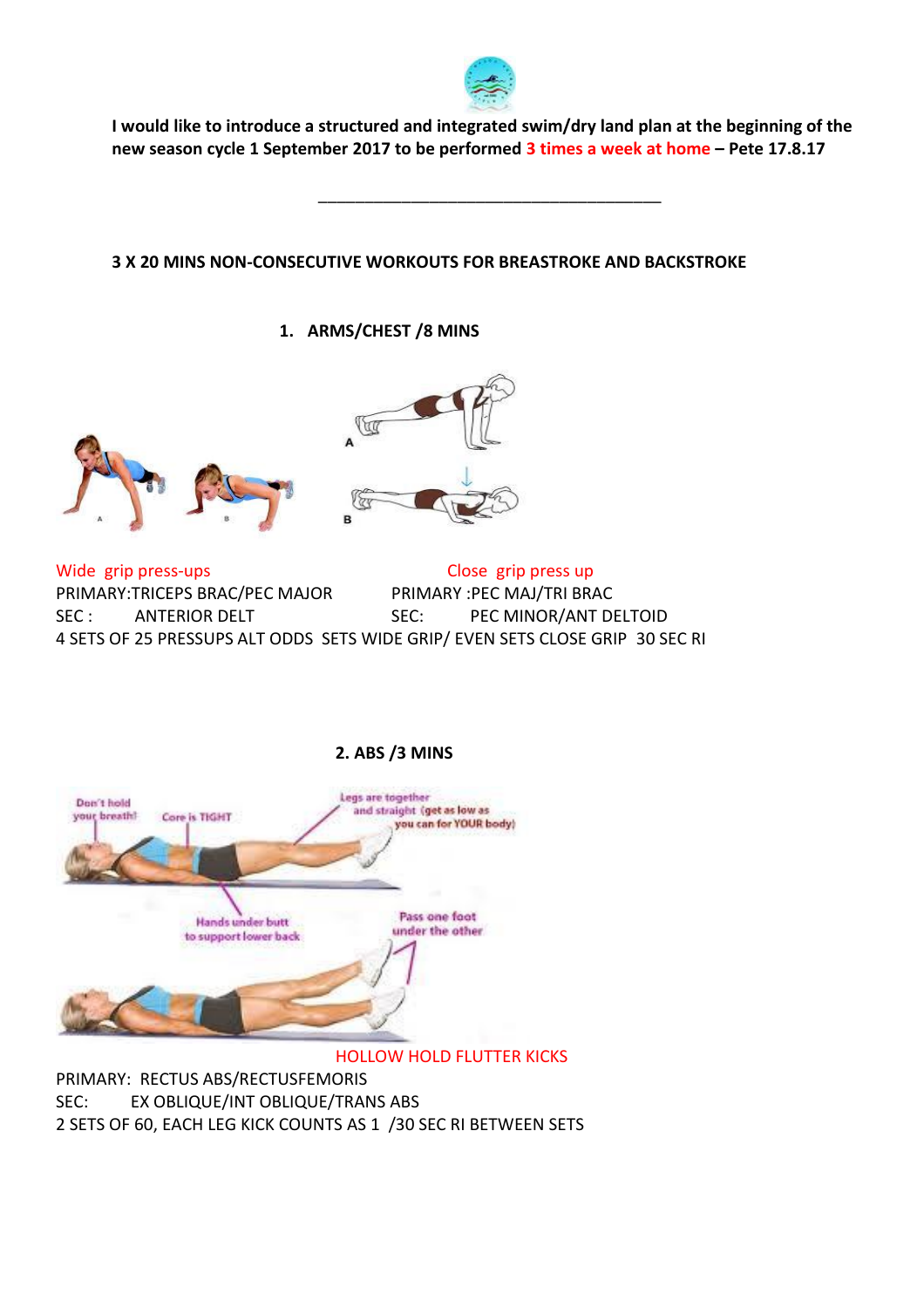## **3.LEGS/ 5 MINS**



BK Step ups with small weights BRST -STANDING HIPADDUCTION PRIMARY:REC FEMORIS/VASTUS MED GLUTES PRIMARY: ADUCTOR MAG/LONG/BREV SEC: BICEP FEM/EX –INT OBLIQUE/ADDUCT SEC: TRANS ABS/EX-INT OBLIQUE 2 SETS OF 20 -30 SEC RI 2 SETS 20 ODD SET LEFT LEG/EVEN RIGHT



### **4. SHOULDERS/BACK 1 MIN**



### CHIN UPS WITH OVERHAND

PRIMARY: LATISSIMUS DORSI SEC: LOWER TRAPS/RHOMBOID MAJ-MIN /BICEPS BRACHIALIS 1 SET OF 4